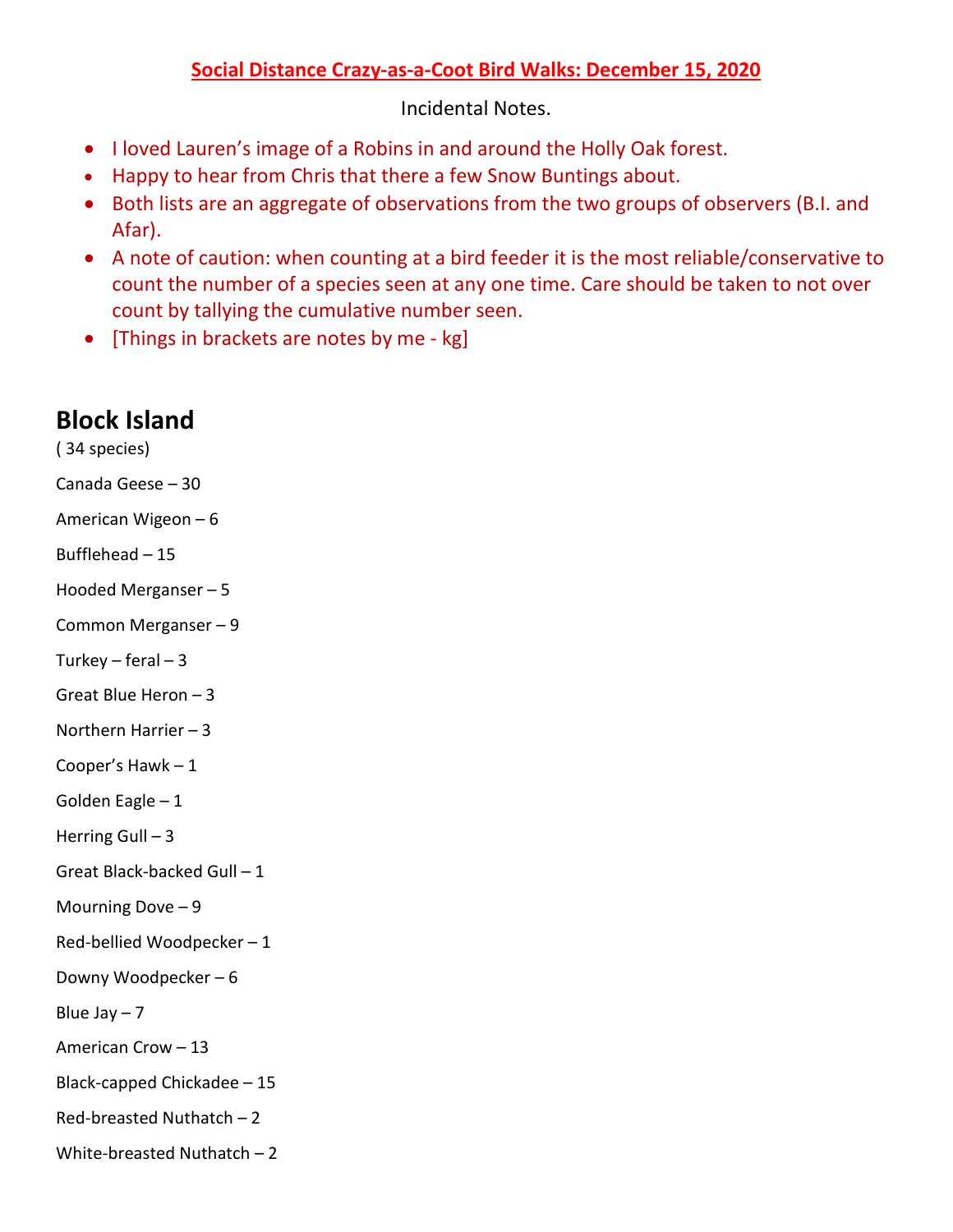Carolina Wren – 3 American Robin – 4 European Startling – 47 Cedar Waxwing – 20 Snow Bunting – 4 Song Sparrow – 2 White-throated Sparrow – 3 Northern Cardinal – 11 Red-winged Blackbird – 1 Eastern Meadowlark – 4 Baltimore Oriole – 1 House Finch – 17 American Goldfinch – 14 House Sparrow – 8

**From Afar** Tiverton, RI; Woodbury, CT; Brooklyn, NY; Seattle, WA; Sedbergh, England. (35 species)

Canada Goose – 48 Bufflehead  $-1$ Hooded Merganser – 2 Gull species  $-3$ Mourning Dove – 2 Anna's Hummingbird – 1 Belted Kingfisher – 1 Red-bellied Woodpecker – 2 Yellow-bellied Sapsucker – 1 Downy Woodpecker – 2 Hairy Woodpecker – 1 Hobby / Kestrel – 1 Peregrine Falcon – 1 Blue Jay - 2 American Crow – 4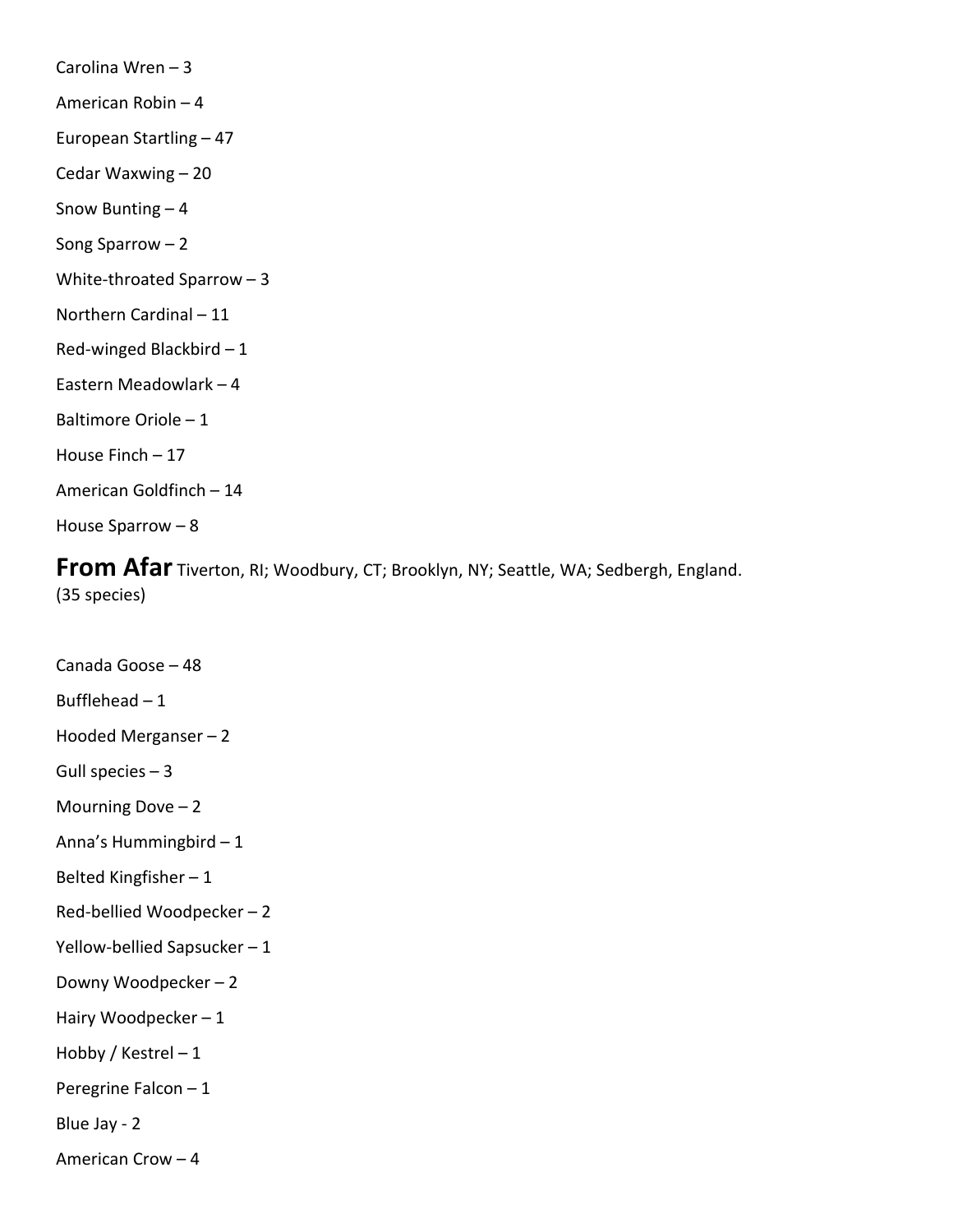Fish Crow – 36 Crow species  $-1$ Black-capped Chickadee – 13 Bushtit - 3 Tufted Titmouse – 3 Red-breasted Nuthatch – 2 White-breasted Nuthatch – 2 Carolina Wren – 2 Golden-crowned Kinglet – 2 American Robin – 90 European Starling – 15 Cedar Waxwing – 2 Song Sparrow  $-1$ White-throated Sparrow – 2 Slate-colored Junco – 5 Northern Cardinal – 2 House Finch – 2 Pine Siskin – 6 American Goldfinch – 1 House Sparrow – 1

**Cathy Joyce & Nigel Grindley -** Hi Kim, we have 2 bird lists! The first is from home mostly between 9:00 and 10:30 this morning. Cooper's Hawk 1, Mourning Dove 3, Downy Woodpecker 2, Blue Jay 4, American Crow 6, Black-capped Chickadee 8, Red-breasted Nuthatch 1, Cedar Waxwings 20 (the highlight!), Song Sparrow 2, White-throated Sparrow 1, Northern Cardinal 7, House Sparrow 2, House Finch 8, American Goldfinch 12

 We then took a walk from Nathan Mott to West Side Road (via Willis Farm & Harrison Trail) and back. On the way back just after the sharp turn as one leaves the Tonner Property we stopped at a stand of dead & dying trees (at about 11:30) and watched: Red-bellied Woodpecker 1, Downy Woodpecker 3, Black-capped Chickadee 3, White-breasted Nuthatch 1 (possibly 2), Northern Cardinal 2, and heard a Carolina Wren very close! Hope you had a good bird day! Cheers, Nigel & Cathy. **P.S. We had a really great Geminids viewing on Sunday night - we must have seen 50+ "shooting stars" in an hour or so!**

**Chris Blane –** Golden eagle (immature) went over my house about a half hour ago [approx.. 2:30]. At Lewis Farm: Meadowlarks & Snow Buntings. [Estimate 3-5 each]

**Curt Milton** Seattle, WA Good afternoon from blustery Seattle! It is windy, cool and damp with temps in the mid 40s. Given the weather, I wasn't sure I'd see many birds in my neighborhood but was surprised that there were some about. Here is my list: Pine siskin: 5, Bufflehead: 1, Chickadee: 4-6, Canada geese: 7, Gulls: 3 … I need to figure out which type of